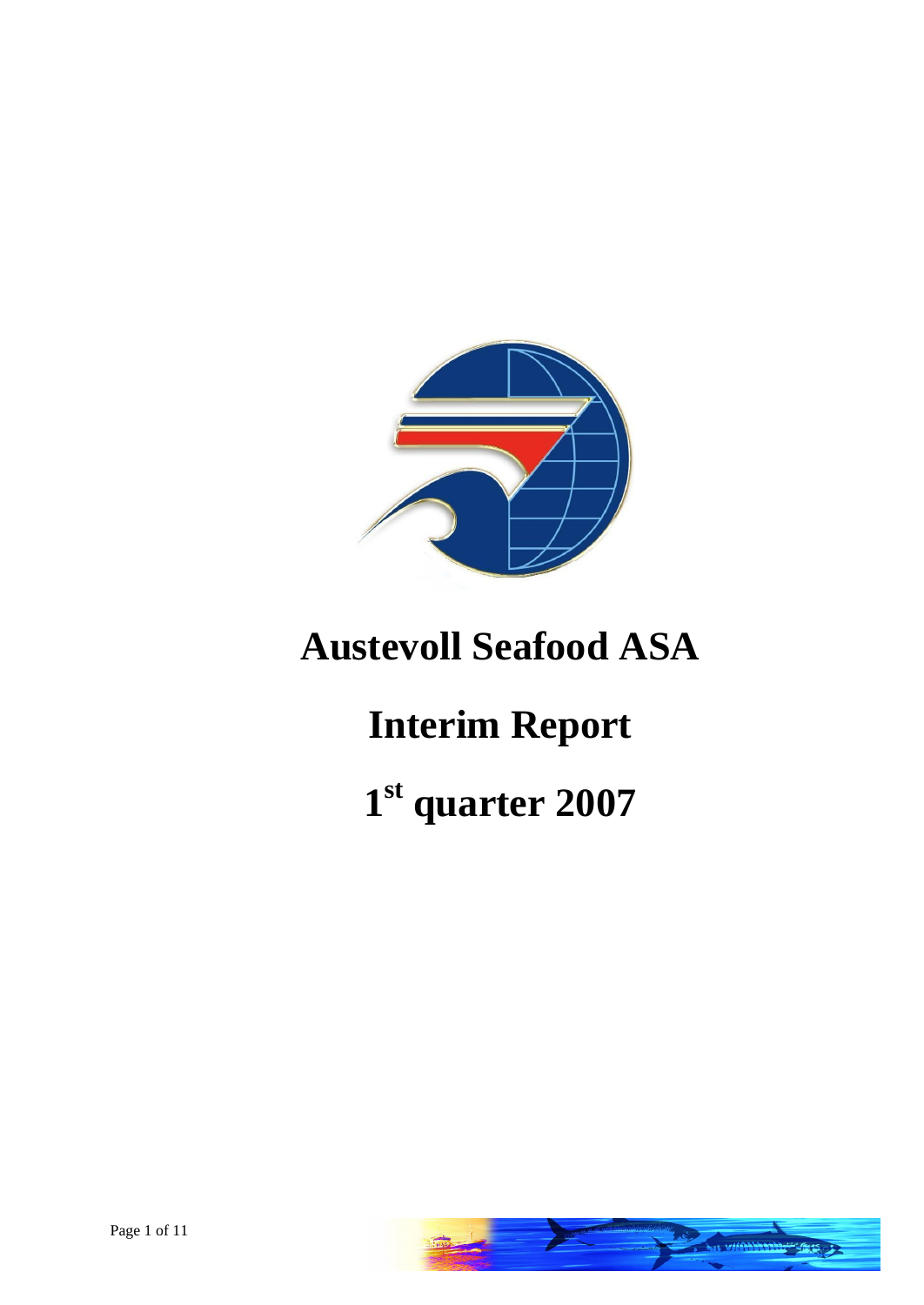**Group revenue for the 1st quarter of 2007 was NOK 848.0 million and operating profit before depreciation (EBITDA) was NOK 136.5 million. Proforma income for the 1st quarter of 2006 was NOK 731.1 million and proforma operating profit before depreciation (EBITDA) was NOK 103.8 million.**

**The acquisition of Epax AS was completed in January. This transaction moves the group a strategic step forwards in the value chain and will further increase the value of the group s raw materials.** 

**The purchase of 25.01% of Lerøy Seafood Group ASA, one of the world s leading salmon producers, means that the company has strengthen it s position within the production, processing and sales of salmon.**

**The board is satisfied with the company s result for the quarter, particularly where it is taken into consideration that the fishing for anchoveta in Peru was not open in this quarter but was in the 1st quarter of 2006.** 

#### *Austevoll Seafood ASA in January completed the purchase of Epax Holding AS.*

Epax Holding AS is the parent company of Epax AS, one of the world s leading producers of high concentrated Omega 3 based on fish oil. The company today uses around 5,000 tons of fish oil mainly from South America, which through the use of a unique stripping technology and refining process, is converted to high concentrated Omega 3. These products are in general sold as dietary supplements, as nutraceuticals and to the pharmaceutical market.

The purchase of Epax is an important step in the company s strategy to develop high value products from the company s large access to pelagic resources. The group each year produces around 50,000 tons of fish oil, 30,000 tons of which comes from South America. The purity and high proportion of Omega 3 in this fish oil makes it very suitable for the production of high concentrated Omega 3.

#### *Austevoll Seafood ASA at the end of February entered into an agreement for the sale of the farming activity to Lerøy Seafood Group ASA (LSG).*

The transaction was completed on 21 March, settled by the transferof 8.5 million LSG shares. In addition AUSS subscribed for 2.3 million LSG shares in a private placement. The subscription price of NOK 130 was settled in cash. AUSS, prior to these transactions, purchased 2.6 million LSG shares, 2,250,000 of the shares being settled by the transfer of AUSS shares.

AUSS today owns 25.01% of LSG and treats LSG in the accounts as a group associated company.

AUSS is a leading pelagic fishing company with high levels of activity in Norway, Chile and Peru. The company s salmon activity was relatively low. The transaction with LSG means that AUSS salmon activity is now incorporated into the activities of one of the world s leading salmon producers. This provides significant opportunities for economies of scale within purchase, production, slaughter, processing, sales and distribution. AUSS, as a LSG major shareholder, will actively work to develop the company s sales and distribution activities, production and processing in Norway, UK and Chile.

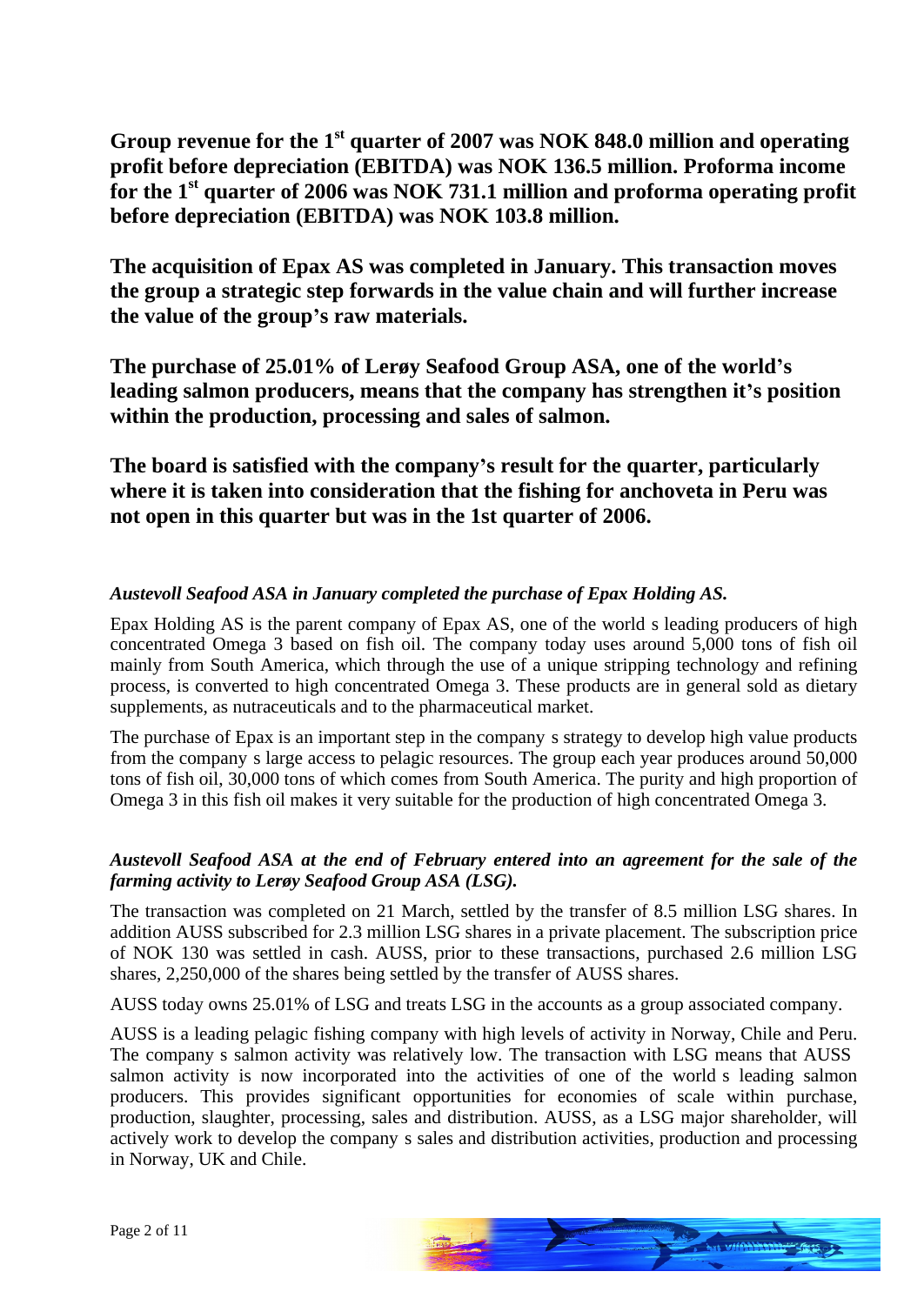*The board on 23 February adopted the decision to carry out a private placement in Austevoll Seafood ASA to increase the company s share capital. The issue of new shares was in accordance with the board authority adopted by the annual general meeting of 15 September 2006.*

The private placement increased the share capital by NOK 3,046,875 from NOK 89,111,812 to NOK 92,158,687, by the issue of 6,093,750 new shares each with a nominal value of NOK 0.50.

*Austevoll Seafood ASA in March carried out an unsecuredbond issue of NOK 1 billion. The bond has a period to maturity of 3 years based on 3 mth NIBOR + 1.40 % p.a.*

#### **Highlights of 1st quarter 2007**

As a result of the disposal of the salmon activity in the  $1<sup>st</sup>$  quarter, the profit for the 1st quarter and the historic figures have been extracted from the income statement items and shown net on a line in profit specification under profit from discontinued activity

- Operating income was NOK 848.0 million as opposed NOK 332.8 million in the same period last year. Proforma operating income for the 1st quarter 2006 was NOK 731.1 million.
- Operating profit before depreciation (EBITDA) was NOK 136.5 million as opposed NOK 31.1 million in the same period in 2006. Proforma EBITDA for the 1st quarter of 2006 was NOK 103.8 million.
- Profit before tax in the first quarter was NOK 90.1 million as opposed to NOK 18.7 million in the first quarter of 2006.
- Net interest bearing liabilities were NOK 1,975.5 million as at 31 March 2007, as opposed to NOK 527.3 million as at 31 December 2006.
- Book shareholders equity was NOK 4,252.1 million as at 31 March 2007, as opposed to NOK 3,637.0 as at 31 December 2006.

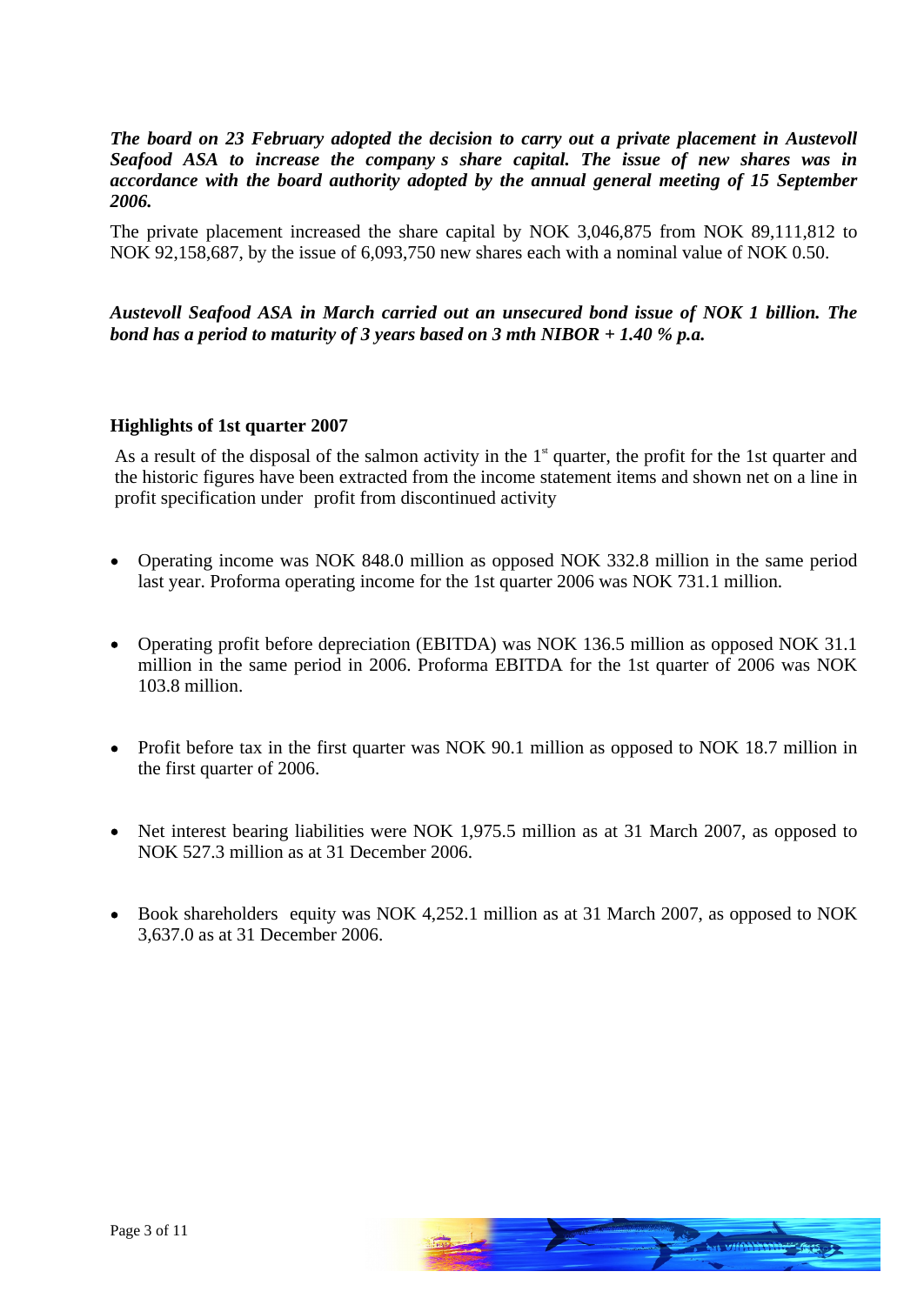| Key figures Austevoll Seafood ASA |                |                |           |                            |                       |
|-----------------------------------|----------------|----------------|-----------|----------------------------|-----------------------|
|                                   | <b>1Q 2007</b> | <b>1Q 2006</b> | 2006      | <b>Proforma 1Q</b><br>2006 | <b>Pro forma 2006</b> |
| Operating income (TNOK) *         | 847 982        | 332 848        | 2 665 588 | 731 140                    | 3 413 78              |
| EBITDA (TNOK) *                   | 136 530        | 31063          | 482 365   | 103840                     | 699 846               |
| <b>EBITDA</b> margin              | $16\%$         | 9 %            | $18 \%$   | $14 \%$                    | 210                   |
| Total assets (TNOK)               | 8 867 584      | 3 097 342      | 6 846 306 | 3 097 342                  | 6 846 306             |
| Net interest bearing debt (TNOK)  | 1 975 521      | 1 2 2 4 8 3 8  | 527 336   | 1 2 2 4 8 3 8              | 527 336               |
| Equity (TNOK)                     | 4 2 5 2 1 3 3  | 1 034 191      | 3 637 000 | 1 0 34 191                 | 3 637 000             |
| Equity ratio                      | 48 %           | 33 %           | 53 %      | $33 \%$                    | 520%                  |
|                                   |                |                |           |                            |                       |
| Earnings per share                | 2,02           | 0.56           | 1,82      | 0.59                       | 2.83                  |

#### **Results and operation for the 1st quarter 2007**

Profit before depreciation (EBITDA) for the  $1<sup>st</sup>$  quarter was NOK 136.5 million, as opposed to NOK 31.1 million in the same period last year. The acquisition of a majority shareholding in Welcon AS and Austral Group S.A.A were completed in the 2nd quarter of 2006. However, proforma figures have been prepared to provide a better comparison basis, including Welcon and Austral. Proforma EBITDA for the  $1<sup>st</sup>$  quarter 2006 was NOK 103.8 million.

The acquisition of Epax AS in January means that the profit from this activity is fully reflected in the 1st quarter s profit.

The group has in the first quarter sold around 60,000 tons of fishmeal and oil, which is approximately equal to the volume sold in the same quarter last year. Better prices have however been achieved in  $1<sup>st</sup>$  quarter this year than the  $1<sup>st</sup>$  quarter last year.

The group has sold about  $8,000$  tons of frozen fish in the quarter as opposed to 0 tons in the first quarter last year. Production of frozen fish started up in March in 2006. About 1.2 million cases of canned fish were sold in the quarter, as opposed to about 600,000 cases in the same period last year.<br>The group has in the quarter sold around 267 tons of high concentrated Omega 3 products and around 115 tons of low concentrated Omega 3 oils.

The prices achieved for all our products have been in line with company expectations. On the production side, highest activity has been in Norway as the season for blue whiting, which is the main raw material for fishmeal and oil production in Norway, is from the middle of January to the end of April.

The fishing for anchoveta in Peru was not open in this quarter but was in the 1st quarter of 2006. Fishing for anchoveta started on 10 April this year and has been subdivided into three periods between April and June. The total catch for the entire Peruvian fleet has been set to 3 million tons. Fishing in Chile started a little later in January than expected. It has however proceeded as normal. Purchases of raw materials from third parties has however been lower than in the first quarter of last year as a result of lower levels of fishing by the coastal fleet.<br>Net financial items were NOK -10.2 million as opposed to NOK -6.5 million in the 1st quarter of

2006, income from associated companies was NOK 16.9 million in the 1st quarter 2007 as opposed to NOK 5.5 million in the  $1^{\text{st}}$  quarter of 2006.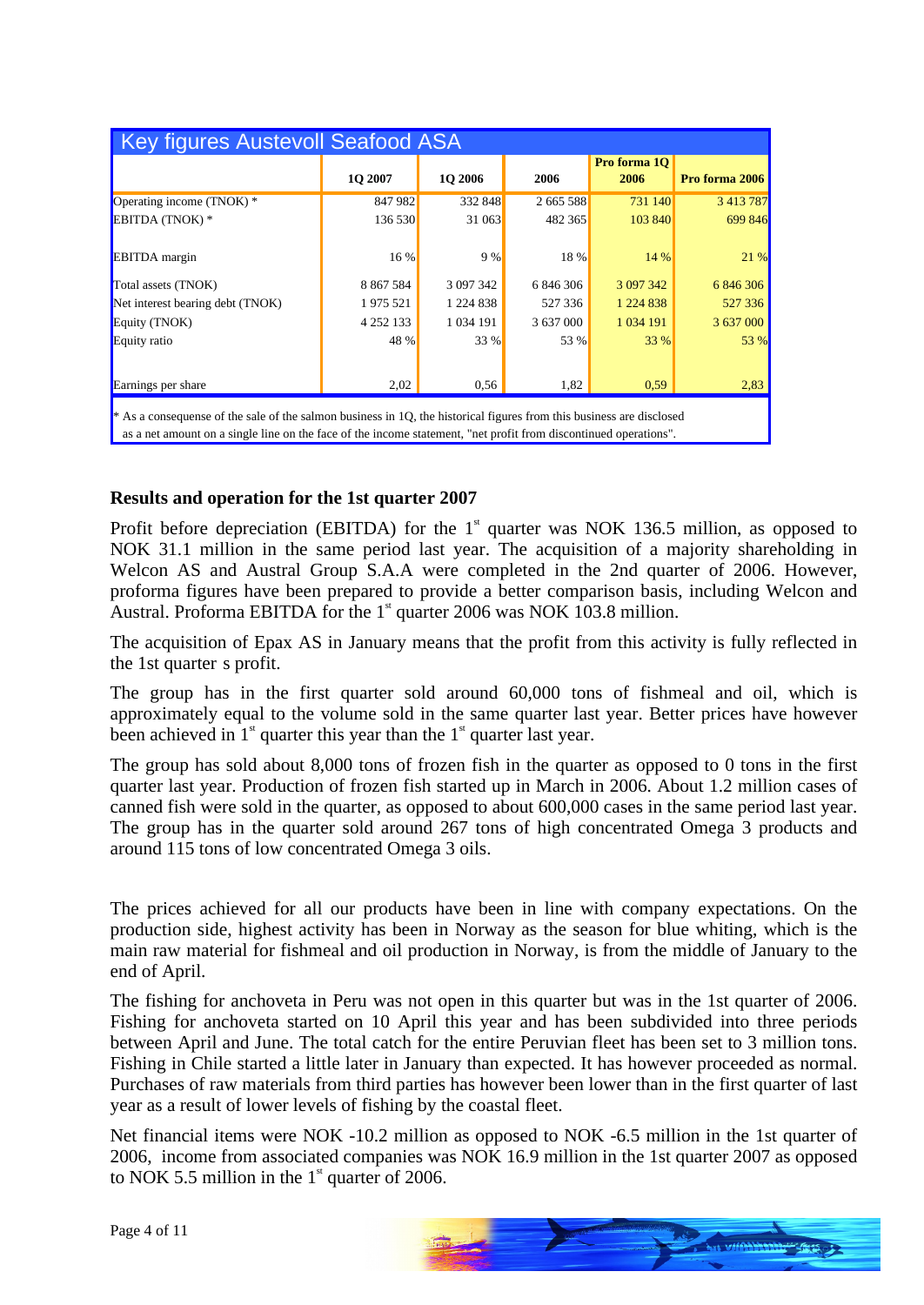#### **Balance sheet as at 31 March 2007**

The group s balance sheet total as at 31 Mach 2007 was NOK 8,867.6 million. The balance sheet total at the end of the 2006 financial year was NOK 6,846.3 million. The group s net interest bearing liabilities have increased from NOK 527.36 million as at 31 December 2006 to NOK 1,975.5 million as at 31 March 2007. The increase in the balance sheet total is due to the acquisition of activities in Norway and inventory build up in the period.

#### **Segments**

#### **Fishmeal and oil**

Fishmeal prices have been stable in the quarter and the group has achieved good prices for its products.

Production has been good in Norway due to the main season for blue whiting fishing being in the period January to April. Production in Austral (Peru) has however been affected by fishing for anchoveta not being open to the group s vessels in this the period. Production has therefore been based on off-cuts from cannery production and purchased raw materials from the coastal fleet. Maintenance has been carried out on the Austral fleet in preparation for the season start. Production in Chile has been lower than in the same period last year.This is due to lower coastal fleet landing volumes.

Fishing patterns and quota regulations affect the group s total quarterly catches and therefore production facility utilization. This results in seasonal variations in production and sales volumes. The group sold in total around  $60,000$  tons of fishmeal and oil in the  $1<sup>st</sup>$  quarter of 2007.

#### **Consumer products**

As a result of the acquisition of Epax AS in January of this year, this production is now included in the consumer products segment.

Epax AS is one of the world s leading producers of high concentrated Omega 3 based on fish oil. The company today uses around 5,000 tons of fish oil mainly from South America, which through the use of a unique stripping technology and refining process, is converted to high concentrated Omega 3. These products are in general sold as dietary supplements, as nutraceuticals and to the pharmaceutical market.

Total volumes for human consumption sold were around 8,000 tons of frozen products, about 1.2 million cases of canned products, about 267 tons of high concentrated Omega 3 oils and around 115 tons of low concentrated Omega 3 oils.

Austral has in the quarter completed most of the year s planned vessel maintenance. This results in a lower operating margin for the segment than the quarter s sales should provide. This is a result of the fishing pattern and scheduling maintenance to periods of lower fishing activity. This will however be evened out across the year. Consumption fishing has in the period largely been in the south of the country, which has resulted in a higher fish cost in this the period than expected.

#### **Trading**

The trading activity has had a weak start to the year, with lower access to raw materials than expected both for pelagic products and salmon.

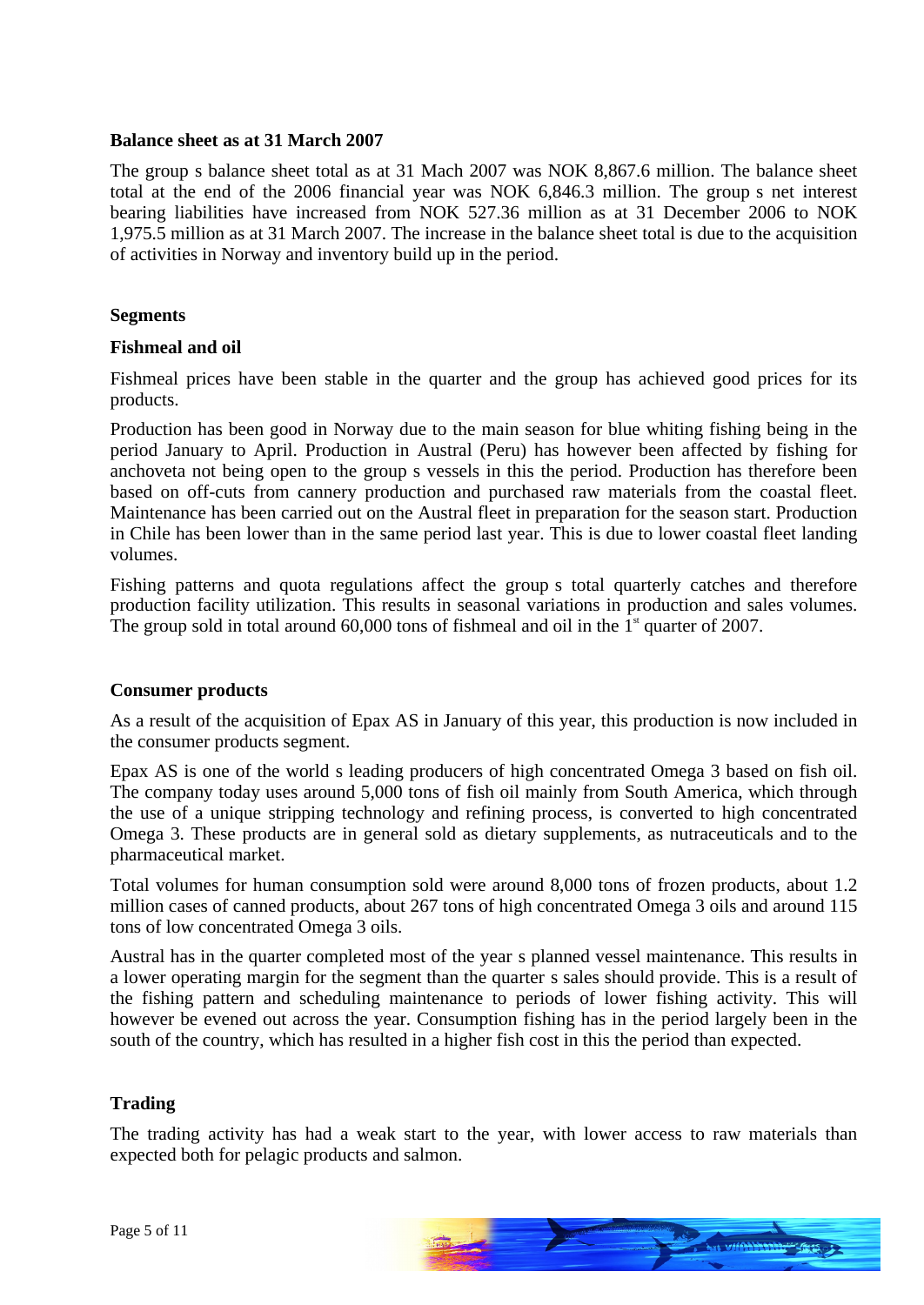#### **Company share structure**

The company had 2,704 shareholders as at 31 March 2007. The AUSS share price has increased from NOK 42.20 at the end of December 2006 to NOK 57.0 at the end of March 2007.

#### **Market and outlook**

The board is satisfied with the profit for the first quarter and sees continued good prices and volumes in accordance with expectations.

> Storebø, Norway 15 May 2007 The Board of Austevoll Seafood ASA

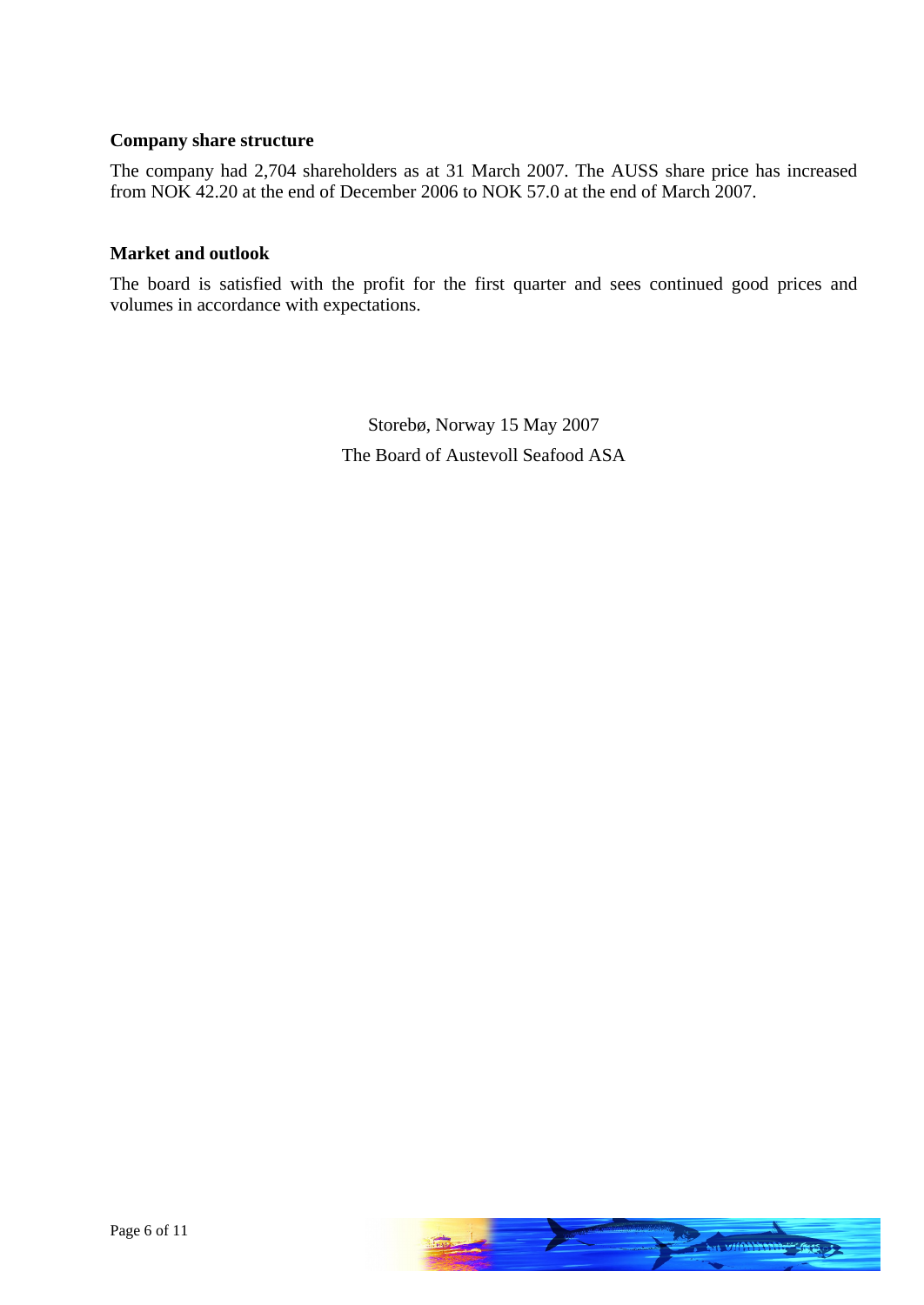## **FINANCIAL REPORT 1 QUARTER 2007**

| <b>Condensed Consolidated Income Statement</b> |           |                |            |                             |                |
|------------------------------------------------|-----------|----------------|------------|-----------------------------|----------------|
| All figures in NOK 1.000                       | 1Q 2007   | <b>1Q 2006</b> | 2006       | <b>Pro forma 1Q</b><br>2006 | Pro forma 2006 |
| Operating income                               | 847982    | 332 848        | 2 665 588  | 731 140                     | 3 4 1 3 7 8 7  |
| Operating expenses                             | $-711453$ | $-301785$      | $-2183223$ | $-627300$                   | $-2713941$     |
| Op.profit bef. deprec. (EBITDA)                | 136 530   | 31 063         | 482 365    | 103 840                     | 699 846        |
|                                                |           |                |            |                             |                |
| Depreciation and amortisation                  | $-50230$  | $-11406$       | $-116781$  | $-43325$                    | $-183.93$      |
| Depreciation of excess value inventory         | $-3000$   |                | $-140221$  |                             |                |
| Impairment/Reversal of impairments             |           |                |            |                             |                |
| <b>Operating profit (EBIT)</b>                 | 83 300    | <b>19 657</b>  | 225 363    | 60515                       | 51591          |
|                                                |           |                |            |                             |                |
| Income from associated companies               | 16939     | 5 4 8 0        | 16593      | 5480                        | 16 5 93        |
| Net financial items                            | $-10160$  | $-6461$        | $-48208$   | $-9034$                     | $-71445$       |
| <b>Profit before tax</b>                       | 90 078    | <b>18676</b>   | 193 748    | 56961                       | 461 063        |
|                                                |           |                |            |                             |                |
| Income tax expense                             | $-39025$  | 4 1 9 9        | $-36138$   | 710                         | $-86897$       |
| Net profit                                     | 51 053    | 22 875         | 157 610    | 57671                       | 374 166        |
|                                                |           |                |            |                             |                |
| Net profit from discontinued operations        | 314 870   | 48 3 8 5       | 109 055    | 48 397                      | 102 541        |
| Net profit including discontinued operations   | 365 923   | 71 260         | 266 665    | 106 068                     | 476 707        |
|                                                |           |                |            |                             |                |
| Profit to minority interests                   | 1 602     | 8458           | 2 2 7 3    | 10519                       | 15 546         |
| Profit attribut. to equity holders of parent   | 364 321   | 62 802         | 264 392    | 95549                       | 461 161        |
|                                                |           |                |            |                             |                |
| Earnings per share                             |           | 0,56           |            | 0,59                        |                |
| Diluted earnings per share                     | 200       | 0.56           | 1.82       | 0.59                        |                |

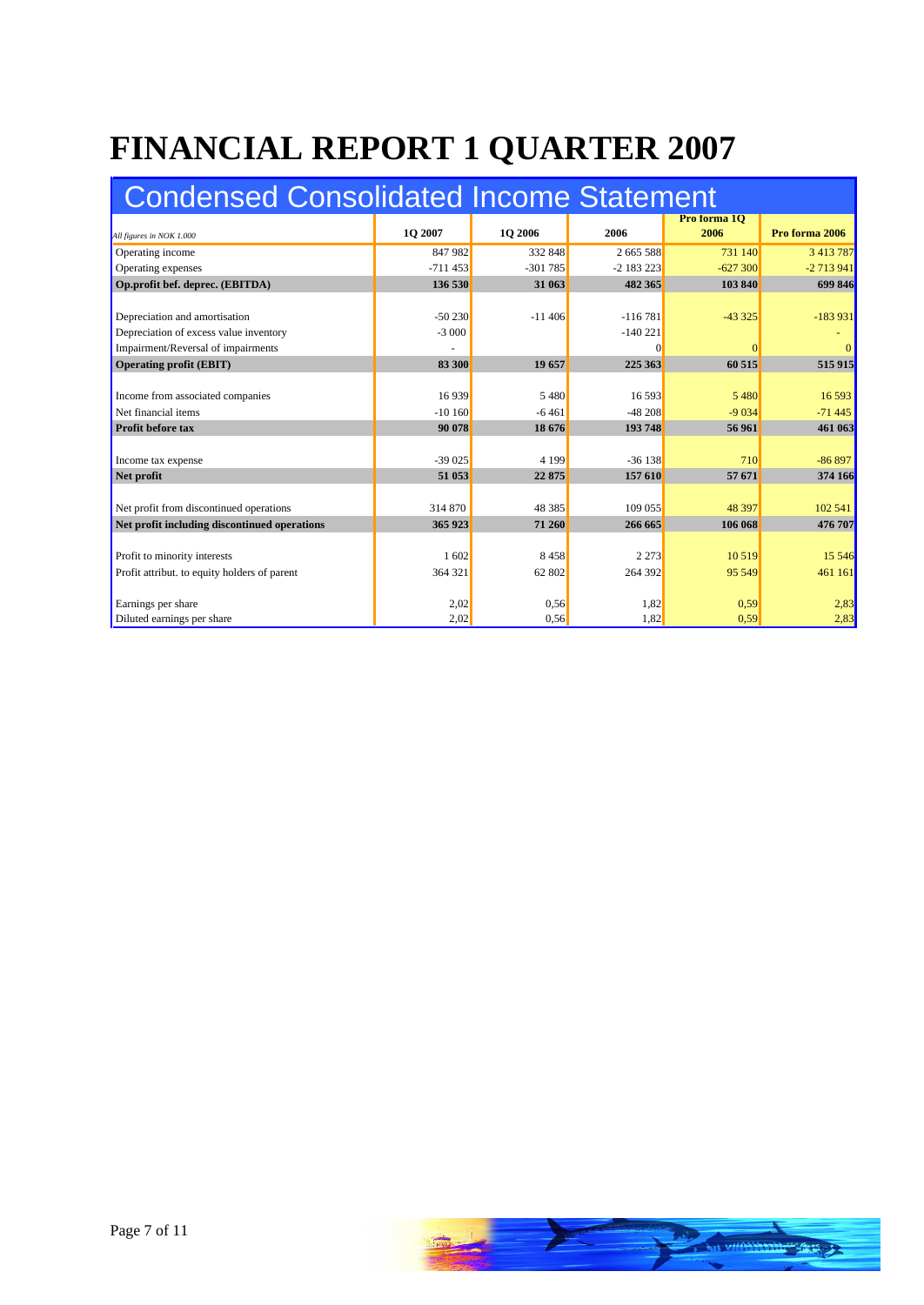| Condensed Consolidated Balance Sheet                                |                     |                   |                   |
|---------------------------------------------------------------------|---------------------|-------------------|-------------------|
| All figures in NOK 1.000                                            | 31.03.2007          | 31.03.2006        | 31.12.2006        |
| Assets                                                              |                     |                   |                   |
|                                                                     |                     |                   |                   |
| Intangible assets                                                   | 1 3 8 4 6 1 6       | 898 31            | 1 385 261         |
| <b>Vessels</b>                                                      | 684 442             | 413 563           | 704 408           |
| Other property, plant and equipment                                 | 1755890             | 599 951           | 1 815 689         |
| Investments in associtated companies<br>Investments in other shares | 1 807 263<br>19 822 | 107 656<br>15 054 | 145 124<br>26 298 |
| Other long-term receivables                                         | 63 628              | 121 367           | 70 524            |
| Total non-current assets                                            | 5 715 661           | 2 155 901         | 4 147 303         |
| Inventories                                                         | 977 330             | 178 814           | 434 604           |
| <b>Biological</b> assets                                            |                     | 250 201           | 224 771           |
| Accounts receivable                                                 | 483 820             | 243 682           | 429 290           |
| Other current receivables                                           | 256 61              | 132 386           | 188 417           |
| Available-for-sale financial assets                                 | 12 5 48             |                   | 10 4 28           |
| Cash and cash equivalents                                           | 1 4 2 1 6 0 7       | 136 353           | 1411492           |
| Total current assets                                                | 3 151 922           | 941 441           | 2 699 003         |
| <b>Total assets</b>                                                 | 8 867 584           | 3 097 342         | 6 846 306         |
|                                                                     |                     |                   |                   |
| All figures in NOK 1.000                                            | 31.12.2006          | 31.03.2006        | 31.12.2006        |
| <b>Equity and liabilities</b>                                       |                     |                   |                   |
| Share capital                                                       | 92 159              | 56 098            | 89 112            |
| Share premium fund                                                  | 3 081 049           | 512088            | 2 798 795         |
| Retained earnings and other reserves                                | 994 123             | 394 352           | 665 893           |
| Minority interests                                                  | 84 802              | 71 653            | 83 200            |
| Total equity                                                        | 4 252 133           | 1 034 191         | 3 637 000         |
| Deferred tax liabilities                                            | 506 134             | 257 158           | 621 381           |
| Pension obligations                                                 | 15 853              | 4 8 0 2           | 18 287            |
| Borrowings                                                          | 2 3 68 5 94         | 881 287           | 1 354 378         |
| Other long-term liabilities                                         | 32 040              | 165 777           | 28 630            |
| Total non-current liabilities                                       | 2 9 2 2 6 2 1       | 1 309 024         | 2 022 677         |
| Short term borrowings                                               | 681 507             | 166 982           | 233 913           |
| Overdraft facilities                                                | 378 614             | 268 51            | 380 540           |
| Accounts payable                                                    | 449 645             | 164 914           | 367 447           |
| Other current liabilities                                           | 183 063             | 153 718           | 204 729           |
|                                                                     |                     |                   |                   |
| Total current liabilities                                           | 1 692 830           | 754 126           | 1 186 629         |
| Total liabilities                                                   | 4 615 451           | 2 063 150         | 3 209 306         |

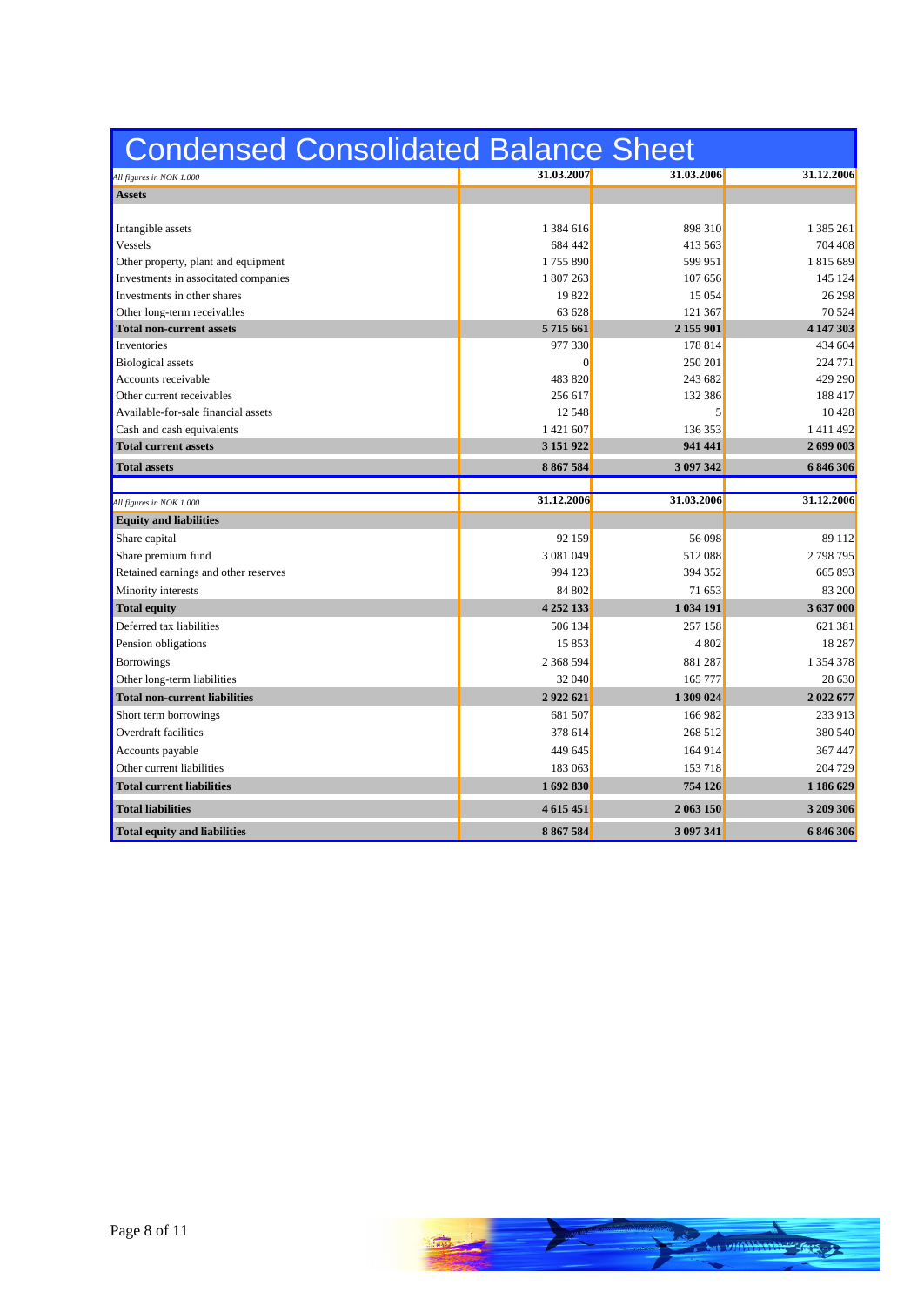| Consolidated Statement of changes in Equity                 |                |                |               |
|-------------------------------------------------------------|----------------|----------------|---------------|
| All figures in NOK 1.000                                    | <b>1Q 2007</b> | <b>1Q 2006</b> | 2006          |
| <b>Equity period start</b>                                  | 3 637 000      | 982 045        | 982 045       |
| Profit for the period                                       | 365 923        | 71 260         | 266 665       |
| Currency translation differences                            | $-38961$       | $-19114$       | $-23296$      |
| Other gains and losses charged directly to equity           |                |                |               |
| Total gains and losses charged directly to equity           | -38 961        | $-19114$       | $-23296$      |
| Total recognised income for the period                      | 326 962        | 52146          | 243 369       |
| Dividends                                                   |                |                |               |
| Mergers and demergers                                       |                |                | $-126115$     |
| Acquisition of minorities                                   |                |                | $-217139$     |
| Minority interests arising from business combinations       |                |                | 119 365       |
| Revaluation of existing interests related to business comb. |                |                | 247 774       |
| New equity from cash contributions and contrib. in kind     | 295 547        |                | 2 453 202     |
| Expenses related to share issues (net of tax)               | $-7376$        |                | $-65501$      |
| Total equity from shareholders in the period                | 288 171        |                | 2 4 1 1 5 8 6 |
| Total change of equity in the period                        | 615 133        | 52146          | 2 654 955     |
| <b>Equity at period end</b>                                 | 4 252 133      | 1 034 191      | 3 637 000     |

| <b>Condensed Consolidated Cash Flow Statement</b> |                |                |            |
|---------------------------------------------------|----------------|----------------|------------|
| All figures in NOK 1.000                          | <b>1Q 2007</b> | <b>1Q 2006</b> | 2006       |
| Net cash flow from operating activities           | -403 925       | 25 29 3        | 935 647    |
| Net cash flow from investing activities           | $-1097972$     | 35 990         | $-1005463$ |
| Net cash flow from financing activities           | 1 512 011      | $-51423$       | 1 354 816  |
| Net change in cash and cash equivalents           | 10114          | 9860           | 1 285 000  |
| Cash and cash equivalents at beginning of period  | 1 4 1 1 4 9 3  | 126 493        | 126 493    |
| Cash and cash equivalents at period end           | 1 421 607      | 136 353        | 1 411 493  |

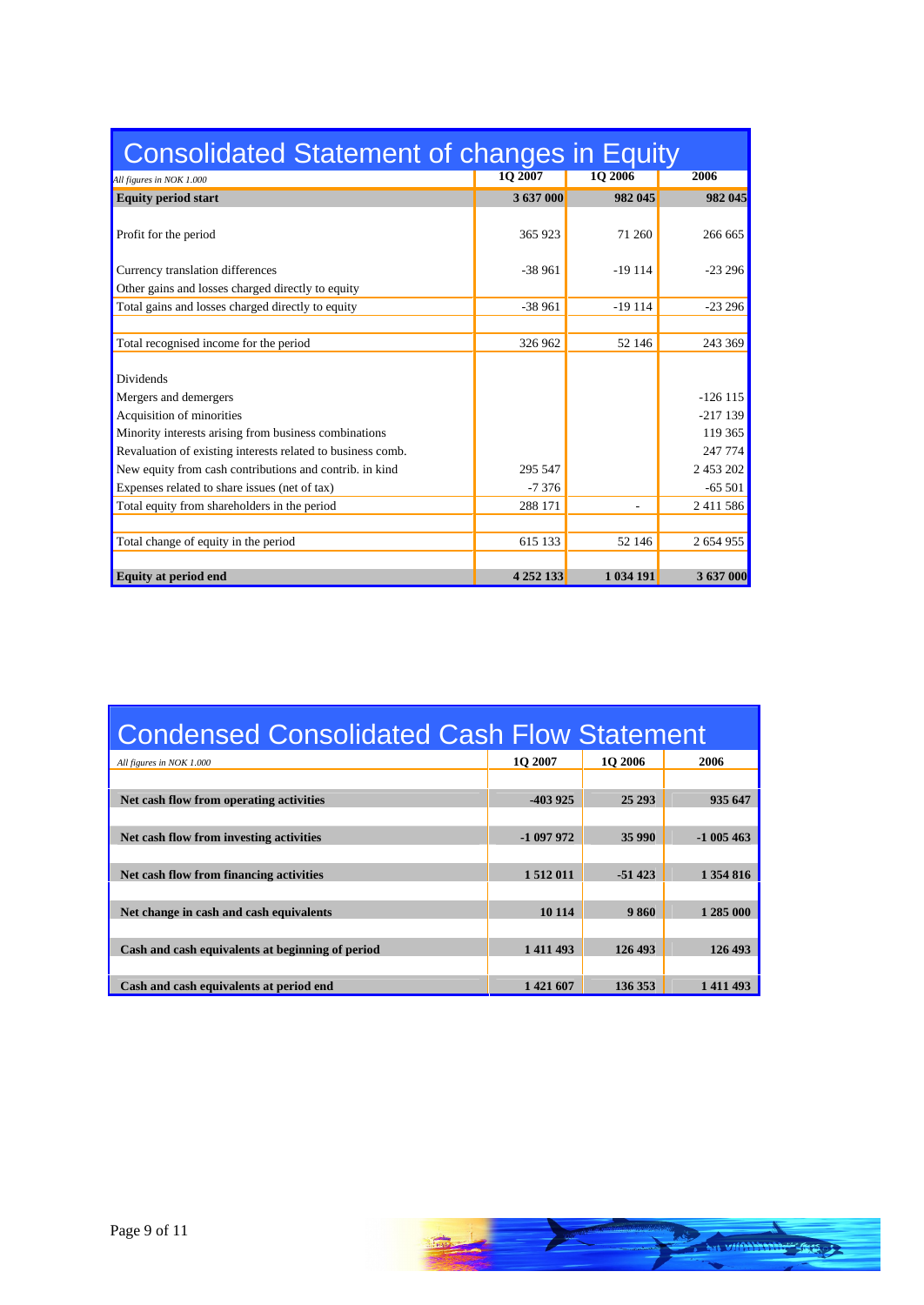## **Note 1**

| Segment information                                                                      |                          |                                                                         |                                       |                    |                 |
|------------------------------------------------------------------------------------------|--------------------------|-------------------------------------------------------------------------|---------------------------------------|--------------------|-----------------|
| <b>1Q 2007</b>                                                                           |                          |                                                                         |                                       |                    |                 |
| All figures in NOK 1.000                                                                 | <b>Operating revenue</b> | <b>EBITDA</b>                                                           | EBITDA $\frac{6}{10}$                 | <b>EBIT</b>        | <b>EBIT</b>     |
|                                                                                          | 424 728                  | 104 062                                                                 | 25 %                                  | 73 609             | $17\%$          |
| Fishmeal/oil<br>Human Consumption                                                        | 240 161                  | 43 760                                                                  | 18 %                                  | 25 539             | $11\%$          |
|                                                                                          | 232 395                  | -4965<br>$-6327$                                                        | $-2\frac{9}{6}$                       | $-8281$<br>$-7567$ | $-4\%$          |
| Trading<br>Not allocated/elimination<br>Total Group                                      | -49 301<br>847 983       | 136 530                                                                 | 16 %                                  | 83 300 10 %        |                 |
| and the control of the control of<br><b>1Q 2006</b>                                      |                          |                                                                         |                                       |                    |                 |
|                                                                                          |                          |                                                                         |                                       |                    |                 |
| All figures in NOK 1.000                                                                 | <b>Operating revenue</b> | <b>EBITDA</b>                                                           | <b>EBITDA</b><br>$\sim$ $\frac{9}{0}$ | <b>EBIT</b>        | <b>EBIT</b>     |
|                                                                                          |                          |                                                                         |                                       |                    |                 |
|                                                                                          | 44 053<br>47 127         | 10 50 6<br>3 6 1 3                                                      | 24 %<br>$8\%$                         | 3 14 1<br>1738     |                 |
|                                                                                          | 220 408                  | 4 2 6 9                                                                 | $2\%$                                 | 2485               |                 |
| Fishmeal/oil<br>Human Consumption<br>Trading<br>Not allocated/elimination<br>Total Group | 21 259<br>332 847        | 12674<br>31 062                                                         | $9\%$                                 | 12 29 2<br>19 656  |                 |
|                                                                                          |                          |                                                                         |                                       |                    |                 |
| 2006                                                                                     |                          |                                                                         |                                       |                    |                 |
|                                                                                          |                          | <b>EBITDA</b>                                                           | <b>EBITDA</b><br>$\sim$ $\frac{9}{0}$ | <b>EBIT</b>        | <b>EBIT</b>     |
| All figures in NOK 1.000                                                                 | <b>Operating revenue</b> |                                                                         |                                       |                    |                 |
| Fishmeal/oil<br>Human Consumption<br>Trading<br>Not allocated/elimination<br>Total Group | 1 367 064                | 397 629                                                                 | 29 %<br>14 %                          | 185 051            | 14%             |
|                                                                                          | 456 378<br>950 880       | 64 661<br>3 5 5 3                                                       | $0\%$                                 | 27 872<br>$-4625$  |                 |
|                                                                                          | -108 734                 | 16 5 21                                                                 |                                       | 17 066             |                 |
|                                                                                          | 2 6 6 5 5 8 8            | 482 364                                                                 | $18 \%$                               | 225 364 8 %        |                 |
| Pro forma                                                                                |                          |                                                                         |                                       |                    |                 |
| <b>1Q 2006</b>                                                                           |                          |                                                                         |                                       |                    |                 |
|                                                                                          |                          |                                                                         | <b>EBITDA</b>                         |                    | <b>EBIT</b>     |
| All figures in NOK 1.000                                                                 | <b>Operating revenue</b> | <b>EBITDA</b>                                                           | $\sim$ $\frac{0}{0}$                  | <b>EBIT</b>        |                 |
|                                                                                          | 397 558                  | 69 45 6                                                                 | $17\%$                                | 36 554             |                 |
|                                                                                          | 106 236                  | 15 260                                                                  | 14 %                                  | 6954               |                 |
|                                                                                          | 220 408<br>6938          | 4 2 6 9<br>14 8 85                                                      | $2\%$                                 | 2 5 3 4<br>14 473  |                 |
| Fishmeal/oil<br>Human Consumption<br>Trading<br>Not allocated/elimination<br>Total Group | 731 140                  |                                                                         | $103\,870$ 14 %                       | $60515$ 8%         |                 |
| Pro forma                                                                                |                          |                                                                         |                                       |                    |                 |
| 2006                                                                                     |                          |                                                                         |                                       |                    |                 |
|                                                                                          |                          |                                                                         |                                       |                    |                 |
| All figures in NOK 1.000                                                                 |                          | <b>EBITDA</b>                                                           | <b>EBITDA</b><br>$\sim$ $\frac{9}{0}$ | <b>EBIT</b>        | <b>EBIT</b>     |
|                                                                                          | <b>Operating revenue</b> |                                                                         |                                       |                    |                 |
| Fishmeal/oil<br>Human Consumption<br>Trading<br>Not allocated/elimination<br>Total Group | 1995 450<br>581 073      | $\begin{array}{r} 587\ 784 \\ 85\ 193 \\ 3\ 553 \\ 23\ 316 \end{array}$ | 29 %<br>15 %                          | 461 899            | $23\%$<br>$7\%$ |
|                                                                                          | 950 880                  |                                                                         | $0\%$                                 | $38104$<br>-4625   | $0\%$           |
|                                                                                          | $-113616$                |                                                                         |                                       | 20 537             |                 |
|                                                                                          | 3 4 13 7 8 7             | 699 846                                                                 | 21 %                                  | 515 915            | $15\%$          |
|                                                                                          |                          |                                                                         |                                       |                    |                 |